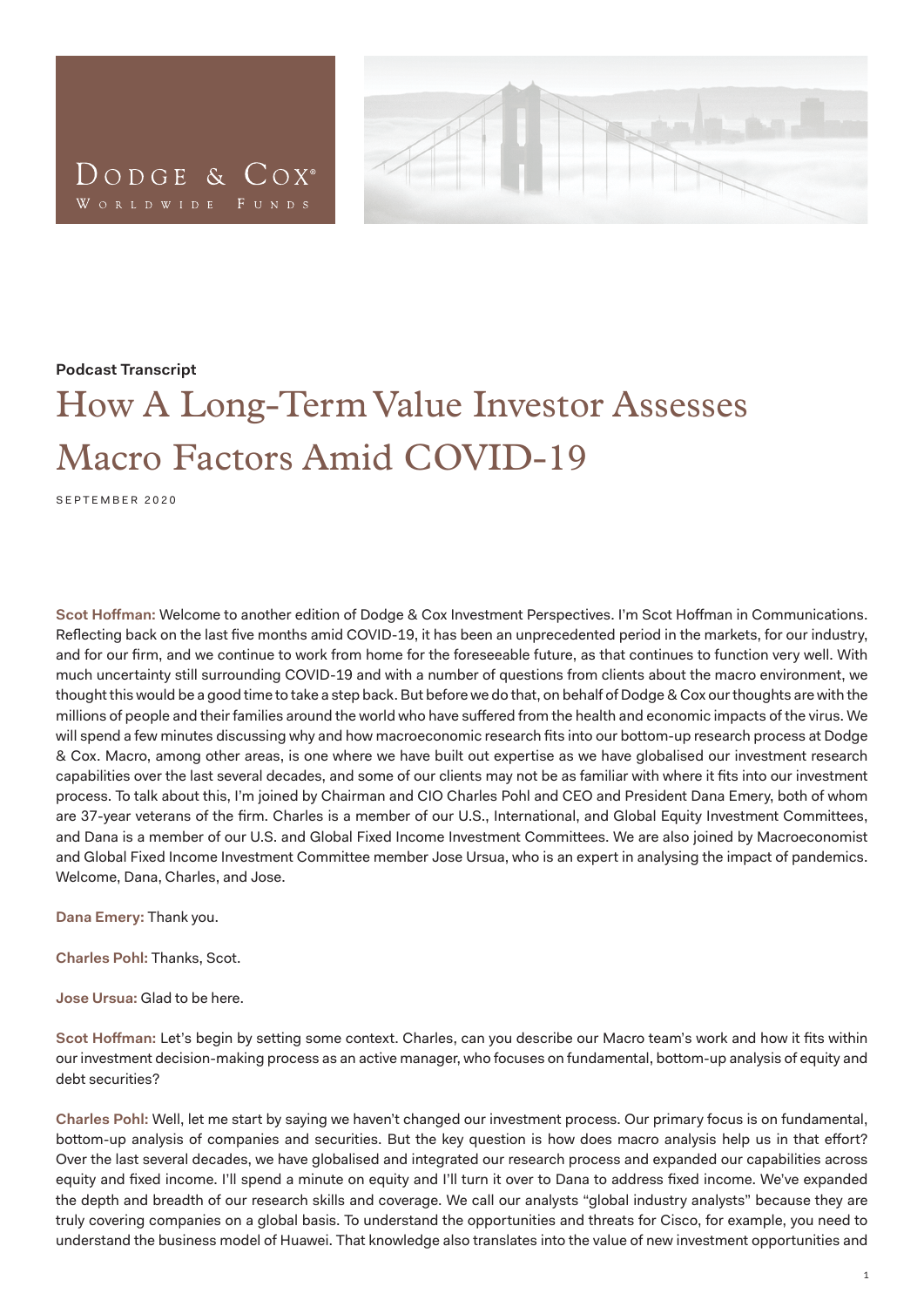vehicles; for example, the launch of our international and global equity and global fixed income strategies. On top of that, you need to understand local economies and where they fit within the global economy. Take China, for example, where we have been building out a bench of native Mandarin speakers, who understand the culture and economic drivers that will impact the earnings and cash flow growth prospects of Chinese companies. That also gives us deeper insight into what is often the opaqueness of corporate governance.

**Scot Hoffman:** Dana, what would you add to that?

**Dana Emery:** Just adding to Charles' comments, beginning back in 2006 we started to build out our macro expertise in a more formal way at Dodge & Cox. We brought in academics and industry consultants to help us evaluate ways to assess FX risk in our international equity strategies, and we were worried about the U.S. dollar cycle. This work resulted in several successful FX hedging decisions for both our international and global equity strategies, and since then, we've gradually built out a dedicated team of in-house Macro Analysts, such as Jose, and added Research Associates to support them and many new data sources as they built out our proprietary models and dashboards to help us evaluate Macro exposures. They provide an important input to all of our strategies and especially our global fixed income strategy that was launched in 2014. In Macro analysis, we focus on three main areas: sovereign credit, rates, and FX. The Macro analysis provided by this group can be front and center to our decision-making as in sovereign and other government related credit decisions, rates positioning and FX positioning, both long and hedging decisions, in our fixed income as well as in our equity strategies. They are also a very important input to our bottom-up security selection in both equity and fixed income credits; for example, in the emerging markets. So macro can be both a driver and an important tool for our analysts as they evaluate bottom-up investment opportunities in equity and fixed income. This expertise also complements our deep analyst and trading team in structured products, derivatives, and other government-related securities.

**Scot Hoffman:** Jose, let's turn to you. You're a macroeconomist by training and, perhaps fortuitously, an expert in pandemics. How did you develop an interest in this field?

**Jose Ursua:** It started during grad school at Harvard, where I became interested in the area of intersection between macroeconomics and finance, in particular, in the study of rare disasters, which are infrequent events that happen with low probability but can have severe consequences. These matter from a macroeconomic standpoint because they shape key dynamics related to growth, inflation, investment, productivity, and other macro variables. And they affect asset prices too, including equities, debt securities, currencies, and commodities. So, after reconstructing historical macro data for many countries, Professor Robert Barro and I discovered that in addition to wars and financial crises, large macroeconomic contractions could also be associated with pandemics. And the best example of that was the Great Influenza Pandemic of 1918 through 1920. This research caught a lot of attention because we wrote it before the H1N1 pandemic of 2009 through 2010. And of course, COVID-19 and its associated macroeconomic disasters in 2020 have reignited interest in the field. From our perspective as investment managers, it has helped us inform the outlook ahead from a macro and financial standpoint.

**Scot Hoffman:** As you've reminded us, Jose, COVID-19 was a major shock that no one predicted, especially its severity or depth of disruption. What are the scenarios we are evaluating as you think about this uncertain environment and the macro picture?

**Jose Ursua:** We've followed some basic principles to construct three macro scenarios for our long-term investment horizon. These include 1) Distinguishing what we actually know from what we ignore, meaning basing our assessments on the data; 2) Being broadminded about the wide range of possible outcomes; 3) Having a focus on the long term, which matches our investment horizon; 4) Expressing views in probabilistic terms, not deterministically; and 5) Thinking dynamically, not statically, considering all the moving parts of the outlook. So we first sketched these three scenarios in March, and while we have refined them to take into account new data, the gist of them remains unchanged because they're multiyear horizons. In particular, we continue to focus on what we identified as the four main drivers of the outlook. First, the evolution of the virus; second, progress around lockdown policies; third, the behavior of financial markets; and fourth, policy decisions around support measures like monetary or fiscal. So at the center of the distribution of outcomes, we've played for a "baseline" scenario, which we think is most likely and is tracking as expected according to the data. This envisions a U-shaped recovery in the third quarter and fourth quarter of 2020, and strong 2021–2022 pick-ups in growth. The key drivers include the gradual fading of the virus by the winter, no re-imposition of generalised lockdowns, and continued monetary and fiscal support. Around that baseline, we've penciled in two additional scenarios. On the one hand, a strong scenario where the recovery happens faster, recessions in 2020 are shallower, and growth recovers to trend in 2021. On the other hand, we have also outlined a weak scenario, where the recovery is incomplete, delayed until 2022, recessions last longer, and longer-lasting depressions are likely and concerning. Overall, it's been important for us to discuss these views thoroughly among our fixed income and equity Analysts and Investment Committees, to make sure we've asked all the relevant questions, and that we're working together as a team considering or using a consistent set of assumptions.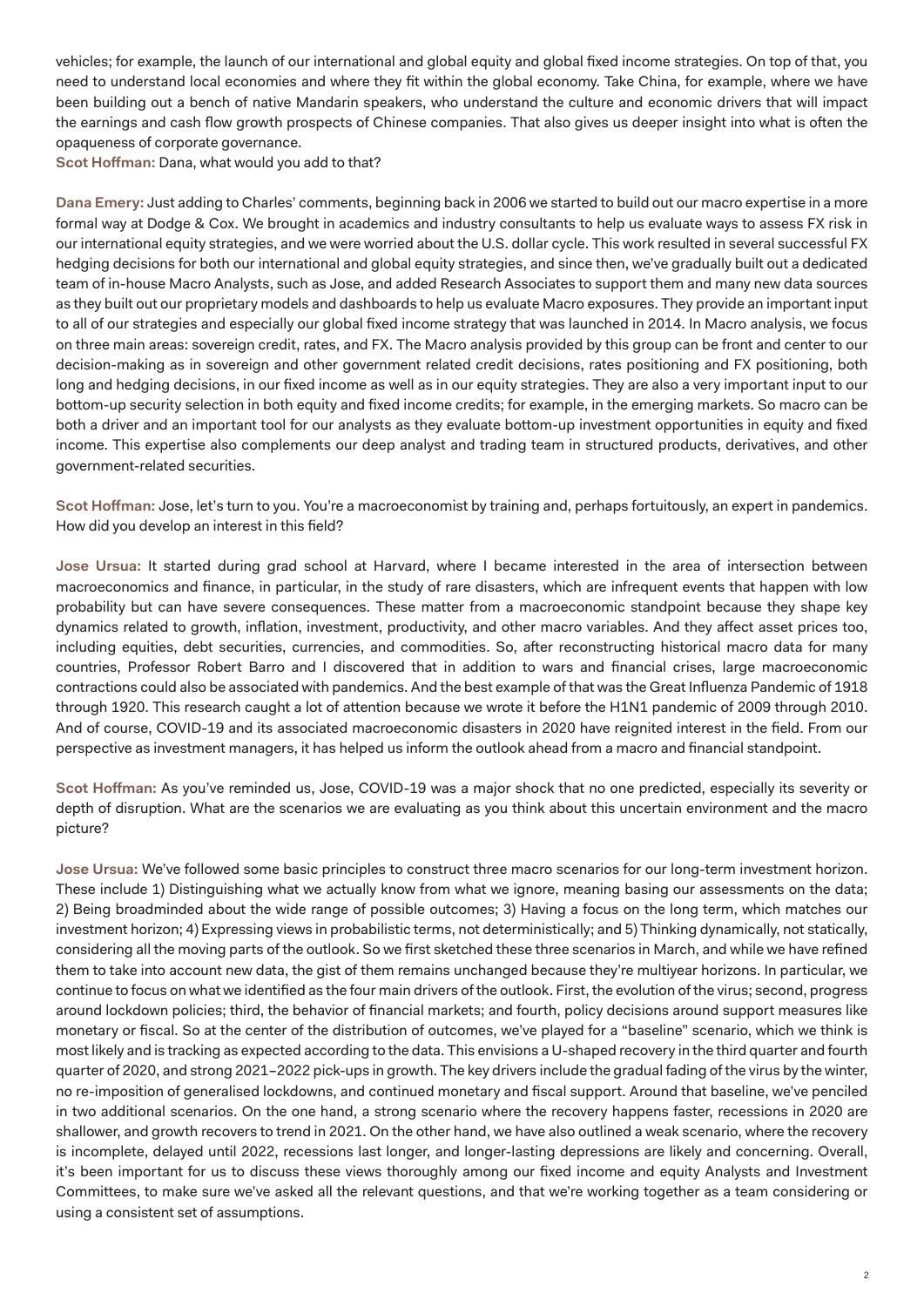**Scot Hoffman:** Thank you, Jose. Charles, I'd like to come back to you for a minute and link what Jose was talking about here to our equity portfolios. And we've talked about how the portfolios assume economic growth over the long term; we emphasised this at the end of last year in the context of the debate between value versus growth stocks. That is still very much the case, so what are the implications of the scenarios that Jose laid out and how are the Investment Committees really factoring these scenarios?

**Charles Pohl:** Well, we continue to believe that over the long term, looking out over our investment horizon, that we will see economic growth. But we're really investing in companies whose strong fundamentals are not reflected in the valuations. I'll make three points that illustrate why it is so important to look at valuations, using Financials, Energy, and Technology. First, let's look at Financials. Banks have been an important part of the solution for regulators and policymakers in this crisis and we're in a much stronger capital and liquidity position as we entered shelter in place. Having said that, the banks have performed poorly as rates moved to multidecade lows and GDP growth dropped off a cliff. Our analysts incorporate into their models our views that dividends will be suppressed and that earnings will be challenged over the next few years, as rates are likely to stay low for a prolonged period of time and credit costs are likely to rise as a result of the impact of shelter-at-home policies in the wake of COVID-19. We believe that valuations of our bank holdings incorporate significant pessimism about the future. However, we believe the long-term earnings power is considerable, and that over the long term they represent a significant investment opportunity. Second, low oil demand due to economic weakness has had a significant adverse impact on our Energy holdings. While the valuations of these companies reflect significant pessimism, in our opinion, they do not reflect the long-term investment opportunity. Capital spending in the Energy sector has been sharply curtailed to a point where supply is unlikely to keep up with demand as the economy continues to recover. We believe this could result in significantly higher oil prices and result in strong performance by our Energy holdings. Third, as we have discussed in many venues, the stock market in recent years has been driven by the high-growth technology companies, leaving most of the rest of the market behind. We think there are many opportunities for bottom-up fundamental security selectors with a valuation focus and a long time horizon like Dodge & Cox.

**Scot Hoffman:** We've seen significant policy responses from governments around the world. Dana, what do you see as the longer-term impact of these policy responses?

**Dana Emery:** Yes. First, let me give a little context about the policy responses and then I'll talk a bit about the potential consequences for markets. The Federal Reserve acted very quickly and decisively in the wake of the market and economic dislocations in March, as the shelter-at-home policies were implemented. They brought short-term rates to near zero. They reimplemented significant quantitative easing programs to help control long-term rates and ease financial conditions. They added security purchase programs to support the credit and structured products markets, in particular, and this all went a long way to calm the markets and mitigate the economic impact of the shelter-at-home policies. We believe that the Fed and the central banks around the world will continue to do whatever it takes to help mitigate the impact of COVID, and the policies that are implemented to combat it. This means that rates will likely stay low for a prolonged period. The Fed and other central banks will continue to build their balance sheets. The Fed also introduced recently an inflation averaging policy, meaning they would let inflation run above their 2% target and unemployment would run lower than in the past to jumpstart and sustain economic growth. On the fiscal side, governments around the world have approved large stimulus packages to support their citizens and companies navigate this very challenging period. Examples are above-the-line tax and spending measures, and below-the-line measures like loan and credit guarantees. And while there are benefits of these policies in the short term, over the long term there are significant costs, such as higher deficits and much larger debt stocks, which will likely impact economic growth for long periods as taxes are increased and spending is cut to help pay back the debt incurred. These views for slower economic growth and rates remaining low for longer, especially in the short end of the yield curve, are incorporated in our base and downside scenarios when evaluating investment opportunities in equity and fixed income and setting our overall portfolio structures. So taking the impact of the policy responses into account, we see considerable value in our ability to find attractive investments on a relative basis in our portfolios. We are confident in our current portfolios but we're cautious that the total returns are likely to be low in the broad markets on an historical basis, given the current valuations, and an overlay of significant economic and geopolitical uncertainty. In fixed income you have low starting rates and narrow credit yield premiums, and in equities, the traditional valuation metrics have risen above pre-COVID levels, metrics such as price-to-sales, price-to-book, price-to-earnings, and equity markets have recovered significantly.

**Scot Hoffman:** When we're talking about the macro environment, there are possible other large issues and risks that contribute to the uncertain economic picture. How are we thinking about these issues?

**Charles Pohl:** In addition to COVID-19, we've been paying close attention to other macro forces that can shape the investment outlook over our long time horizon. Jose, you've mapped out three horizons from a macro perspective.

**Jose Ursua:** That's right, Charles, mainly near, medium and long term. In the nearer term, developments around the U.S. elections in November, tensions around the U.S.-China relationship, ongoing Brexit negotiations, OPEC decisions, and geopolitical risks